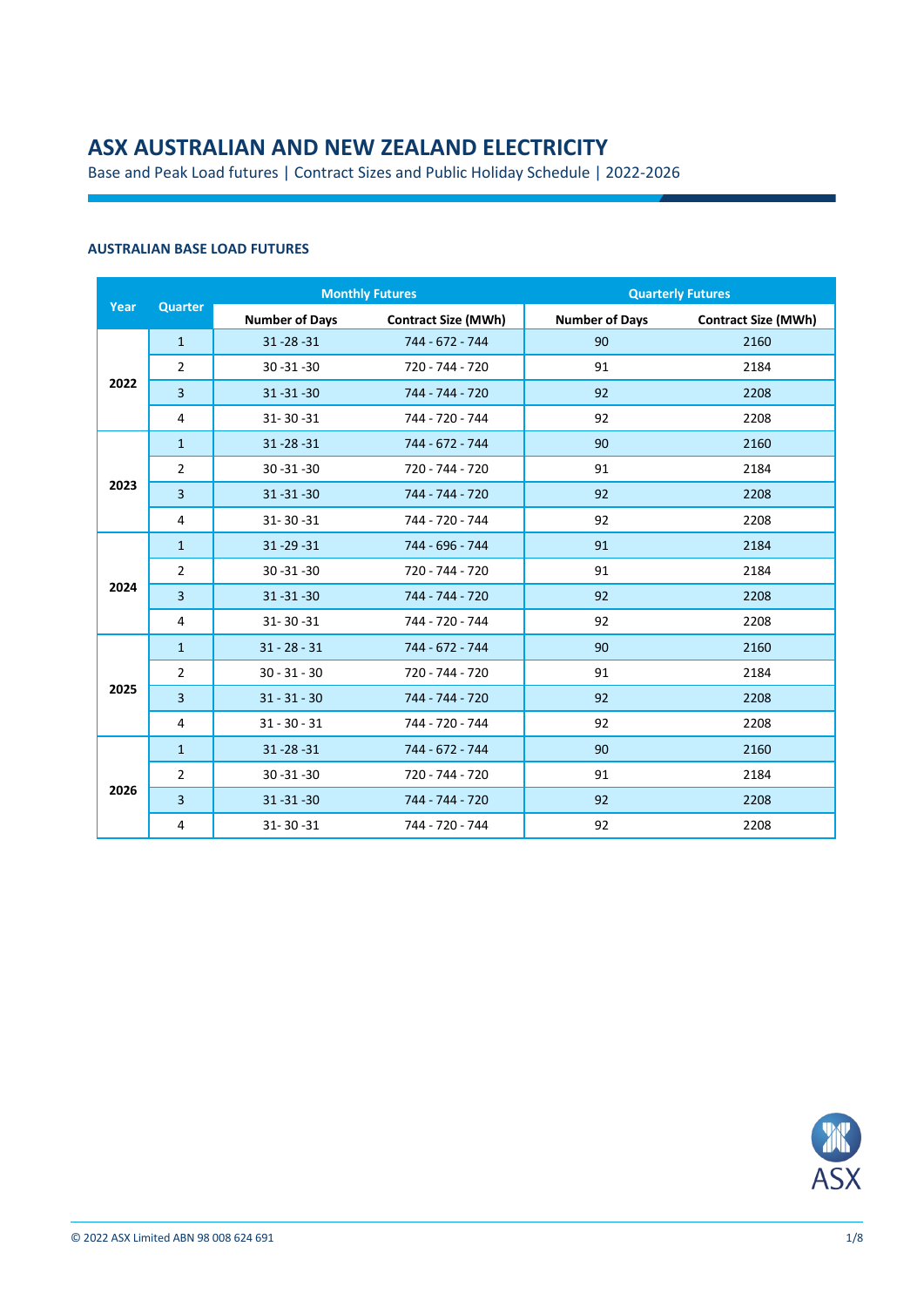### **AUSTRALIAN PEAK LOAD FUTURES**

|      |                         | <b>Holiday Schedule</b>              |                                           |                                     |                                        | <b>Number of Days</b> |            |    | <b>Contract Size (MWh)</b> |            |            |           |            |
|------|-------------------------|--------------------------------------|-------------------------------------------|-------------------------------------|----------------------------------------|-----------------------|------------|----|----------------------------|------------|------------|-----------|------------|
| Year | <b>Quarter</b>          | <b>NSW</b>                           | <b>VIC</b>                                | <b>QLD</b>                          | <b>SA</b>                              | <b>NSW</b>            | <b>VIC</b> | SA | QLD                        | <b>NSW</b> | <b>VIC</b> | <b>SA</b> | <b>QLD</b> |
|      | $\mathbf{1}$            | 3-Jan<br>$26$ -Jan                   | 3-Jan<br>$26$ -Jan<br>14-Mar              | $3$ -Jan<br>$26$ -Jan               | $3 - Jan$<br>26-Jan<br>14-Mar          | 62                    | 61         | 61 | 62                         | 930        | 915        | 915       | 930        |
| 2022 | $\overline{2}$          | 15-Apr<br>18-Apr<br>25-Apr<br>13-Jun | 15-Apr<br>18-Apr<br>25-Apr<br>13-Jun      | 15-Apr<br>18-Apr<br>25-Apr<br>2-May | 15-Apr<br>18-Apr<br>25-Apr<br>13-Jun   | 61                    | 61         | 61 | 61                         | 915        | 915        | 915       | 915        |
|      | 3                       |                                      | $30 - Sep$                                | 10-Aug                              |                                        | 66                    | 65         | 66 | 65                         | 990        | 975        | 990       | 975        |
|      | 4                       | 3-Oct<br>26-Dec<br>27-Dec            | 1-Nov<br>26-Dec<br>27-Dec                 | 3-Oct<br>26-Dec<br>27-Dec           | 3-Oct<br>26-Dec<br>27-Dec              | 62                    | 62         | 62 | 62                         | 930        | 930        | 930       | 930        |
|      | $\mathbf 1$             | $2-Ian$<br>$26$ -Jan                 | $2-Jan$<br>$26$ -Jan<br>13-Mar            | $2-Ian$<br>$26$ -Jan                | $2-Ian$<br>26-Jan<br>13-Mar            | 63                    | 62         | 62 | 63                         | 945        | 930        | 930       | 945        |
| 2023 | $\overline{2}$          | 7-Apr<br>10-Apr<br>25-Apr<br>12-Jun  | 7-Apr<br>10-Apr<br>25-Apr<br>12-Jun       | 7-Apr<br>10-Apr<br>25-Apr<br>1-May  | 7-Apr<br>10-Apr<br>25-Apr<br>12-Jun    | 61                    | 61         | 61 | 61                         | 915        | 915        | 915       | 915        |
|      | $\overline{3}$          |                                      | 29-Sept                                   | 16-Aug                              |                                        | 65                    | 64         | 65 | 64                         | 975        | 960        | 975       | 960        |
|      | 4                       | 2-Oct<br>25-Dec<br>26-Dec            | 7-Nov<br>25-Dec<br>26-Dec                 | 2-Oct<br>25-Dec<br>26-Dec           | 2-Oct<br>25-Dec<br>26-Dec              | 62                    | 62         | 62 | 62                         | 930        | 930        | 930       | 930        |
|      | $\mathbf{1}$            | $1$ -Jan<br>26-Jan<br>29-Mar         | $1$ -Jan<br>$26$ -Jan<br>11-Mar<br>29-Mar | $1 - Jan$<br>$26$ -Jan<br>29-Mar    | $1$ -Jan<br>26-Jan<br>11-Mar<br>29-Mar | 62                    | 61         | 61 | 62                         | 930        | 915        | 915       | 930        |
| 2024 | $\overline{2}$          | 1-Apr<br>25-Apr<br>10-Jun            | 1-Apr<br>25-Apr<br>10-Jun                 | 1-Apr<br>25-Apr<br>6-May            | 1-Apr<br>25-Apr<br>10-Jun              | 62                    | 62         | 62 | 62                         | 930        | 930        | 930       | 930        |
|      | $\overline{\mathbf{3}}$ |                                      | 27-Sep                                    | 14-Aug                              |                                        | 66                    | 65         | 66 | 65                         | 990        | 975        | 990       | 975        |
|      | 4                       | 7-Oct<br>25-Dec<br>26-Dec            | 5-Nov<br>25-Dec<br>26-Dec                 | 7-Oct<br>25-Dec<br>26-Dec           | 7-Oct<br>25-Dec<br>26-Dec              | 63                    | 63         | 63 | 63                         | 945        | 945        | 945       | 945        |

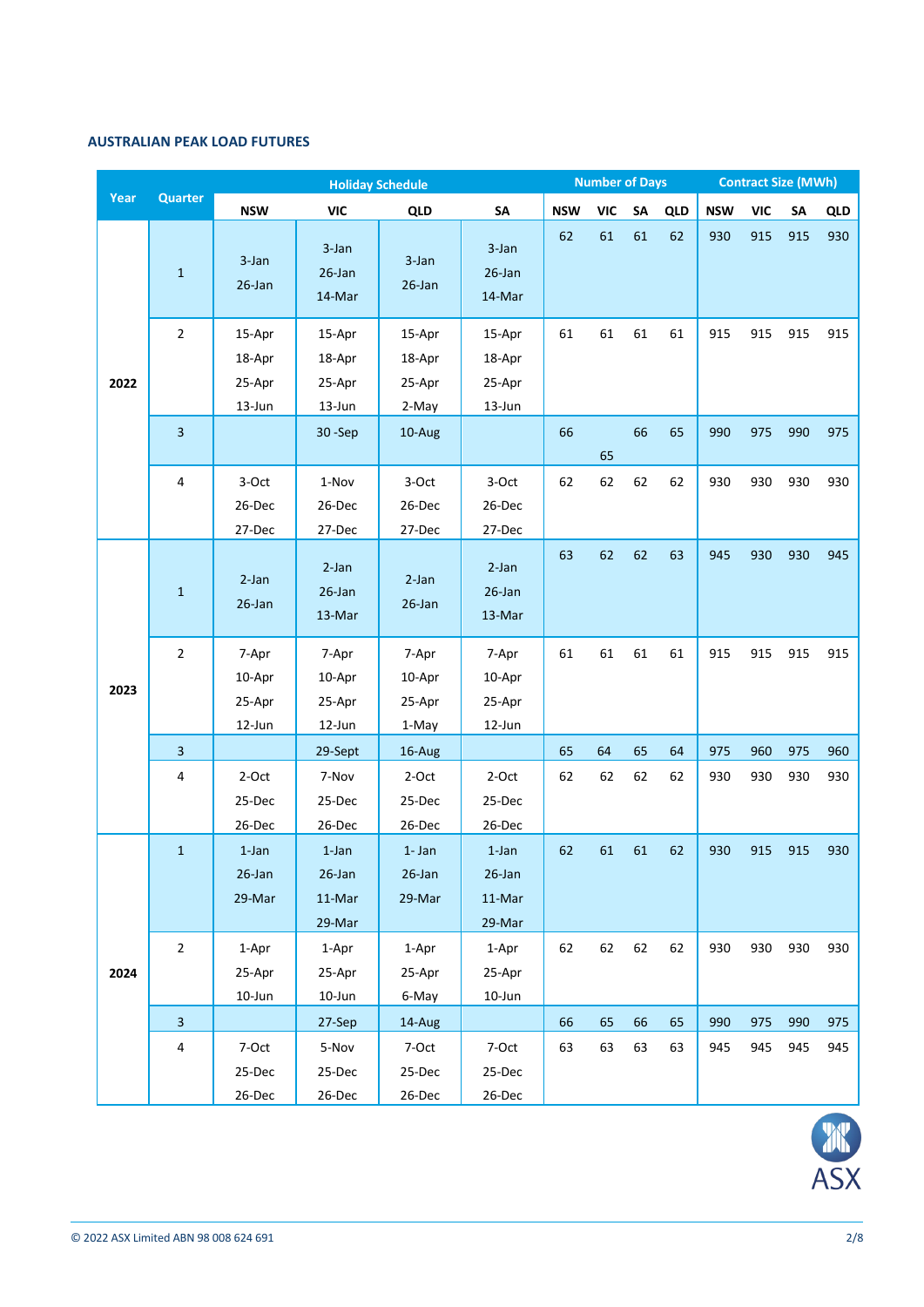|      |                | <b>Holiday Schedule</b> |            |           |           |            | <b>Number of Days</b> |    |            | <b>Contract Size (MWh)</b> |            |     |            |
|------|----------------|-------------------------|------------|-----------|-----------|------------|-----------------------|----|------------|----------------------------|------------|-----|------------|
| Year | <b>Quarter</b> | <b>NSW</b>              | <b>VIC</b> | QLD       | SA        | <b>NSW</b> | VIC                   | SA | <b>QLD</b> | <b>NSW</b>                 | <b>VIC</b> | SA  | <b>QLD</b> |
|      | $\mathbf{1}$   | $1$ -Jan                | $1$ -Jan   | $1 - Jan$ | $1$ -Jan  | 62         | 61                    | 61 | 62         | 930                        | 915        | 915 | 930        |
|      |                | $27$ -Jan               | $27$ -Jan  | $27$ -Jan | $27$ -Jan |            |                       |    |            |                            |            |     |            |
|      |                |                         | 10-Mar     |           | 10-Mar    |            |                       |    |            |                            |            |     |            |
|      | $\overline{2}$ | 18-Apr                  | 18-Apr     | 18-Apr    | 18-Apr    | 61         | 61                    | 61 | 61         | 915                        | 915        | 915 | 915        |
|      |                | 21-Apr                  | 21-Apr     | 21-Apr    | 21-Apr    |            |                       |    |            |                            |            |     |            |
| 2025 |                | 25-Apr                  | 25-Apr     | 25-Apr    | 25-Apr    |            |                       |    |            |                            |            |     |            |
|      |                | 9-Jun                   | 9-Jun      | 5-May     | 9-Jun     |            |                       |    |            |                            |            |     |            |
|      | $\mathbf{3}$   |                         | $26-Sep$   | 13-Aug    |           | 66         | 65                    | 66 | 65         | 990                        | 975        | 990 | 975        |
|      | 4              | 6-Oct                   | 4-Nov      | 6-Oct     | 6-Oct     | 63         | 63                    | 63 | 63         | 945                        | 945        | 945 | 945        |
|      |                | 25-Dec                  | 25-Dec     | 25-Dec    | 25-Dec    |            |                       |    |            |                            |            |     |            |
|      |                | 26-Dec                  | 26-Dec     | 26-Dec    | 26-Dec    |            |                       |    |            |                            |            |     |            |
|      | $\mathbf{1}$   | $1$ -Jan                | $1$ -Jan   | $1 - Jan$ | $1$ -Jan  | 62         | 61                    | 61 | 62         | 930                        | 915        | 915 | 930        |
|      |                | $26$ -Jan               | $26$ -Jan  | $26$ -Jan | $26$ -Jan |            |                       |    |            |                            |            |     |            |
|      |                |                         | 9-Mar      |           | 9-Mar     |            |                       |    |            |                            |            |     |            |
|      | $2*$           | 3-Apr                   | 3-Apr      | 3-Apr     | 3-Apr     | 62         | 62                    | 62 | 62         | 930                        | 930        | 930 | 930        |
|      |                | 6-Apr                   | 6-Apr      | 6-Apr     | 6-Apr     |            |                       |    |            |                            |            |     |            |
| 2026 |                | 8-Jun                   | 8-Jun      | 4-May     | 8-Jun     |            |                       |    |            |                            |            |     |            |
|      | $\overline{3}$ |                         | 25-Sep     | 12-Aug    |           | 66         | 65                    | 66 | 65         | 990                        | 975        | 990 | 975        |
|      | 4              | 5-Oct                   | 3-Nov      | 5-Oct     | 5-Oct     | 63         | 63                    | 63 | 63         | 945                        | 945        | 945 | 945        |
|      |                | 25-Dec                  | 25-Dec     | 25-Dec    | 25-Dec    |            |                       |    |            |                            |            |     |            |
|      |                | 28-Dec                  | 28-Dec     | 28-Dec    | 28-Dec    |            |                       |    |            |                            |            |     |            |

## **\*ANZAC Day for 2026 falls on a Saturday, there is no public holiday.**

**Note:** The holiday schedule is determined by ASX at the point in time when new far dated expiries are listed on ASX 24. The schedule is based on gazetted public holidays available at the time and market feedback.

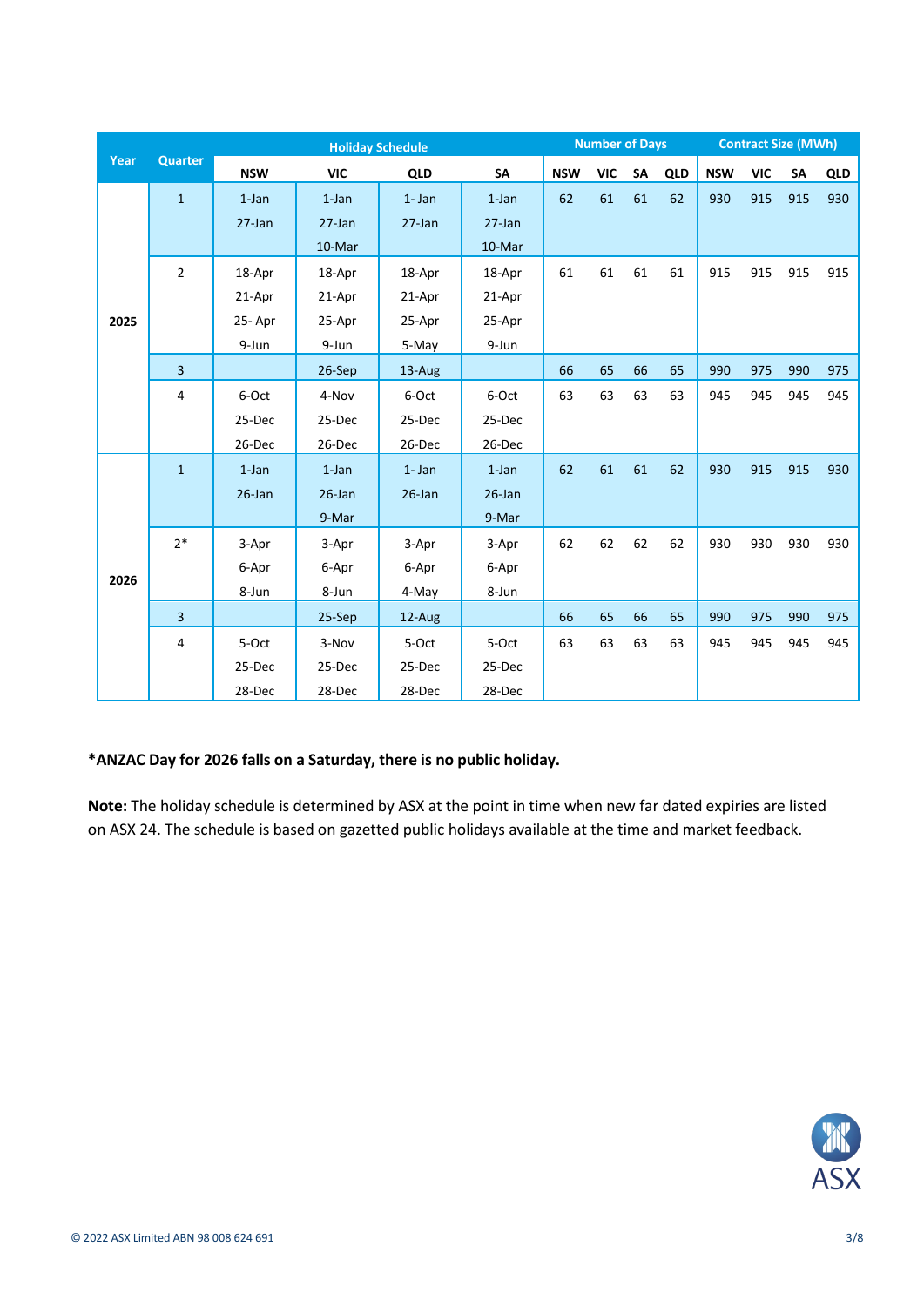#### **NEW ZEALAND BASE LOAD FUTURES**

|      |                |                       | <b>Monthly Futures</b>     | <b>Quarterly Futures</b> |                            |  |  |
|------|----------------|-----------------------|----------------------------|--------------------------|----------------------------|--|--|
| Year | Quarter        | <b>Number of Days</b> | <b>Contract Size (MWh)</b> | <b>Number of Days</b>    | <b>Contract Size (MWh)</b> |  |  |
|      | $\mathbf{1}$   | $31 - 28 - 31$        | 74.4 - 67.2 - 74.4         | 90                       | 216                        |  |  |
|      | $\overline{2}$ | $30 - 31 - 30$        | $72.1* - 74.4 - 72.0$      | 91                       | 218.5*                     |  |  |
| 2022 | $\overline{3}$ | $31 - 31 - 30$        | $74.4 - 74.4 - 71.9*$      | 92                       | $220.7*$                   |  |  |
|      | 4              | $31 - 30 - 31$        | $74.4 - 72.0 - 74.4$       | 92                       | 220.8                      |  |  |
|      | $\mathbf{1}$   | $31 - 28 - 31$        | $74.4 - 67.2 - 74.4$       | 90                       | 216                        |  |  |
|      | $\overline{2}$ | $30 - 31 - 30$        | $72.1* - 74.4 - 72.0$      | 91                       | 218.5*                     |  |  |
| 2023 | 3              | $31 - 31 - 30$        | $74.4 - 74.4 - 71.9*$      | 92                       | 220.7*                     |  |  |
|      | $\overline{4}$ | $31 - 30 - 31$        | $74.4 - 72.0 - 74.4$       | 92                       | 220.8                      |  |  |
|      | $\mathbf{1}$   | $31 - 29 - 31$        | 74.4 - 67.2 - 74.4         | 91                       | 218.4                      |  |  |
|      | $\overline{2}$ | $30 - 31 - 30$        | $72.1* - 74.4 - 72.0$      | 91                       | 218.5*                     |  |  |
| 2024 | $\overline{3}$ | $31 - 31 - 30$        | $74.4 - 74.4 - 71.9*$      | 92                       | $220.7*$                   |  |  |
|      | 4              | $31 - 30 - 31$        | $74.4 - 72.0 - 74.4$       | 92                       | 220.8                      |  |  |
|      | $\mathbf{1}$   | $31 - 28 - 31$        | $74.4 - 67.2 - 74.4$       | 90                       | 216                        |  |  |
|      | $\overline{2}$ | $30 - 31 - 30$        | $72.1* - 74.4 - 72.0$      | 91                       | 218.5*                     |  |  |
| 2025 | $\overline{3}$ | $31 - 31 - 30$        | $74.4 - 74.4 - 71.9*$      | 92                       | $220.7*$                   |  |  |
|      | 4              | $31 - 30 - 31$        | $74.4 - 72.0 - 74.4$       | 92                       | 220.8                      |  |  |
|      | $\mathbf{1}$   | $31 - 28 - 31$        | $74.4 - 67.2 - 74.4$       | 90                       | 216                        |  |  |
|      | $\overline{2}$ | $30 - 31 - 30$        | $72.1* - 74.4 - 72.0$      | 91                       | 218.5*                     |  |  |
| 2026 | $\overline{3}$ | $31 - 31 - 30$        | $74.4 - 74.4 - 71.9*$      | 92                       | $220.7*$                   |  |  |
|      | 4              | $31 - 30 - 31$        | $74.4 - 72.0 - 74.4$       | 92                       | 220.8                      |  |  |

\*Contract size takes into account New Zealand daylight saving time

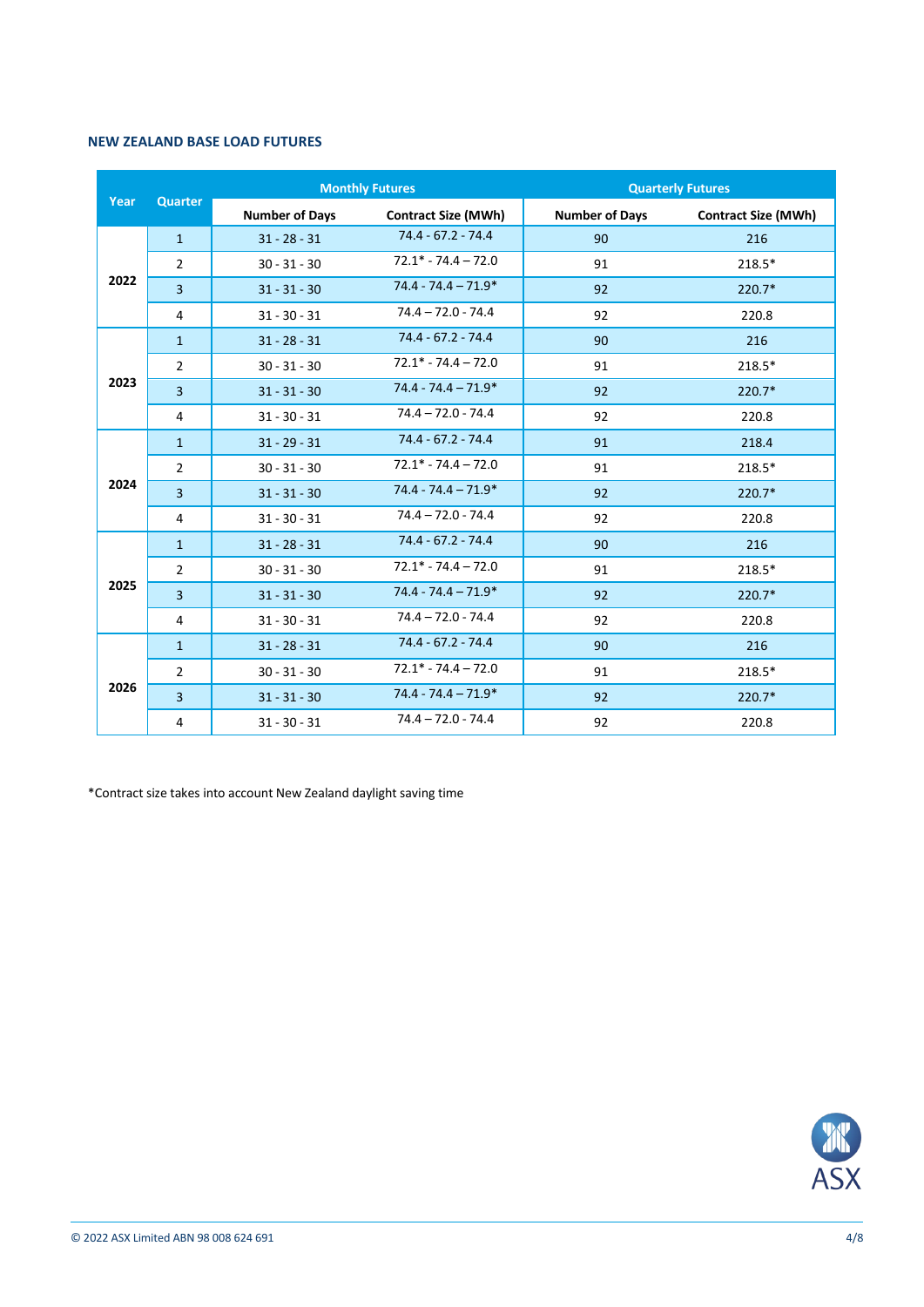#### **NEW ZEALAND PEAK LOAD FUTURES**

|      |                         | <b>Holiday Schedule</b> |                |         | <b>Number of Days</b> | <b>Contract Size (MWh)</b> |                |  |
|------|-------------------------|-------------------------|----------------|---------|-----------------------|----------------------------|----------------|--|
| Year | Quarter                 | Otahuhu                 | <b>Benmore</b> | Otahuhu | <b>Benmore</b>        | Otahuhu                    | <b>Benmore</b> |  |
|      | $\mathbf 1$             | 3-Jan                   | 3-Jan          | 59      | 61                    | 88.5                       | 91.5           |  |
|      |                         | 4-Jan                   | 4-Jan          |         |                       |                            |                |  |
|      |                         | 24-Jan                  | 7-Feb          |         |                       |                            |                |  |
|      |                         | $31$ -Jan               |                |         |                       |                            |                |  |
|      |                         | 7-Feb                   |                |         |                       |                            |                |  |
|      | $\overline{2}$          | 15-Apr                  | 15-Apr         | 61      | 61                    | 91.5                       | 91.5           |  |
| 2022 |                         | 18-Apr                  | 18-Apr         |         |                       |                            |                |  |
|      |                         | 25-Apr                  | 25-Apr         |         |                       |                            |                |  |
|      |                         | 6-Jun                   | 6-Jun          |         |                       |                            |                |  |
|      | $\overline{3}$          |                         |                | 66      | 66                    | 99.0                       | 99.0           |  |
|      | $\pmb{4}$               | 24-Oct                  | 24-Oct         | 62      | 61                    | 93.0                       | 91.5           |  |
|      |                         | 26-Dec                  | $11-Nov$       |         |                       |                            |                |  |
|      |                         | 27-Dec                  | 26-Dec         |         |                       |                            |                |  |
|      |                         |                         | 27-Dec         |         |                       |                            |                |  |
|      | $\mathbf{1}$            | $2-Jan$                 | $2-Jan$        | 60      | 62                    | 90.0                       | 93.0           |  |
|      |                         | 3-Jan                   | 3-Jan          |         |                       |                            |                |  |
|      |                         | 23-Jan                  | 6-Feb          |         |                       |                            |                |  |
|      |                         | 30-Jan                  |                |         |                       |                            |                |  |
|      |                         | 6-Feb                   |                |         |                       |                            |                |  |
|      | $\overline{2}$          | 7-Apr                   | 7-Apr          | 61      | 61                    | 91.5                       | 91.5           |  |
| 2023 |                         | 10-Apr                  | 10-Apr         |         |                       |                            |                |  |
|      |                         | 25-Apr                  | 25-Apr         |         |                       |                            |                |  |
|      |                         | 5-Jun                   | 5-Jun          |         |                       |                            |                |  |
|      | $\overline{\mathbf{3}}$ | $14$ -Jul               | $14$ -Jul      | 65      | 65                    | 96                         | 96             |  |
|      | $\overline{\mathbf{4}}$ | $23-Oct$                | 23-Oct         | 62      | 61                    | 93                         | 91.5           |  |
|      |                         | 25-Dec                  | 17-Nov         |         |                       |                            |                |  |
|      |                         | 26-Dec                  | 25-Dec         |         |                       |                            |                |  |
|      |                         |                         | 26-Dec         |         |                       |                            |                |  |
|      | $\mathbf 1$             | $1$ -Jan                | $1$ -Jan       | 59      | 61                    | 88.5                       | 91.5           |  |
|      |                         | $2-Jan$                 | $2-Jan$        |         |                       |                            |                |  |
| 2024 |                         | 22-Jan                  | 6-Feb          |         |                       |                            |                |  |
|      |                         | 29-Jan                  | 29-Mar         |         |                       |                            |                |  |
|      |                         | 6-Feb                   |                |         |                       |                            |                |  |
|      |                         | 29-Mar                  |                |         |                       |                            |                |  |

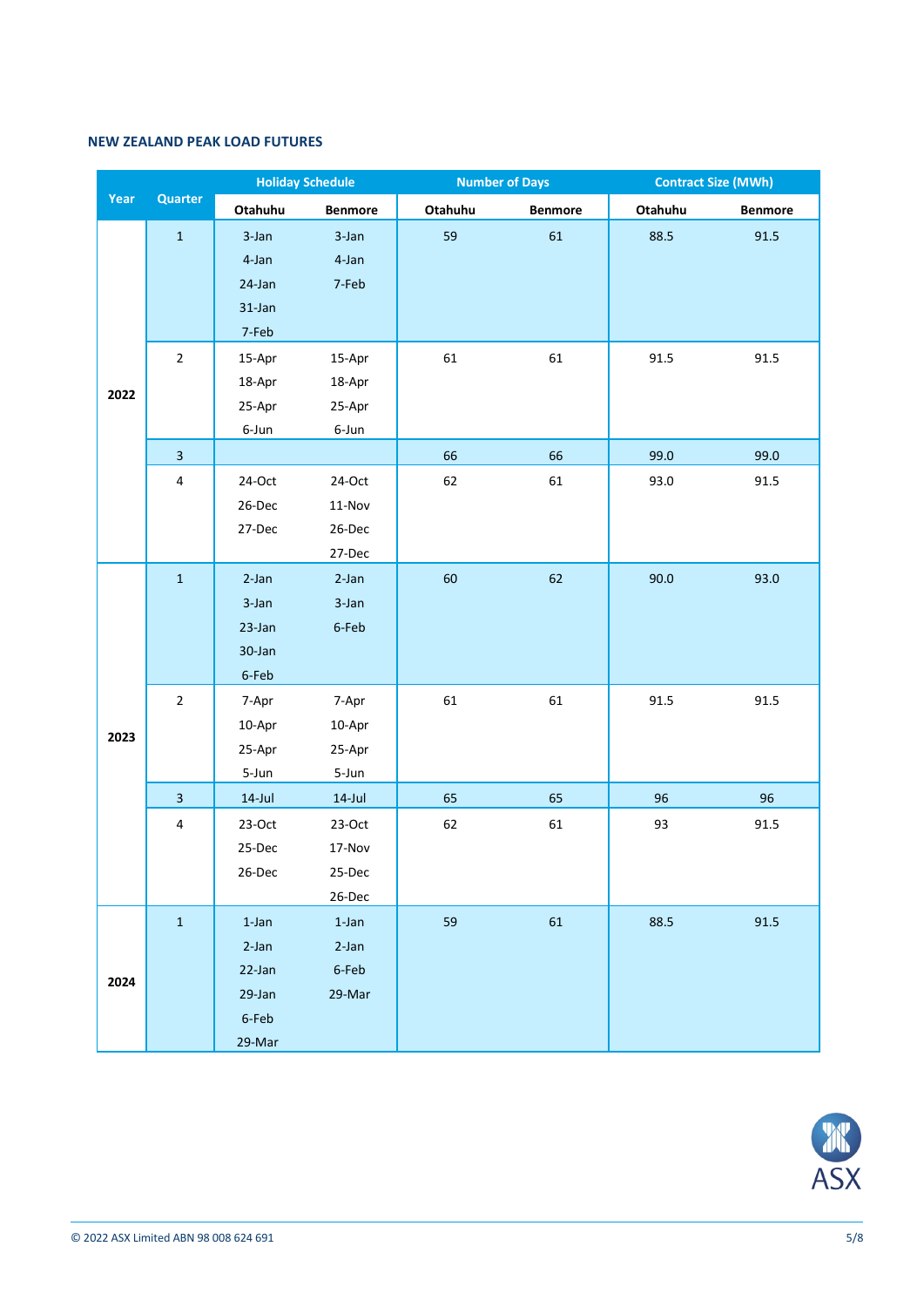|      |                         | <b>Holiday Schedule</b> |                |         | <b>Number of Days</b> | <b>Contract Size (MWh)</b> |                |  |
|------|-------------------------|-------------------------|----------------|---------|-----------------------|----------------------------|----------------|--|
| Year | <b>Quarter</b>          | Otahuhu                 | <b>Benmore</b> | Otahuhu | <b>Benmore</b>        | Otahuhu                    | <b>Benmore</b> |  |
|      | $\overline{2}$          | 1-Apr                   | 1-Apr          | 61      | 61                    | 91.5                       | 91.5           |  |
|      |                         | 25-Apr                  | 25-Apr         |         |                       |                            |                |  |
|      |                         | 3-Jun                   | 3-Jun          |         |                       |                            |                |  |
|      |                         | 28-Jun                  | 28-Jun         |         |                       |                            |                |  |
|      | $\overline{3}$          |                         |                | 66      | 66                    | 99.0                       | 99.0           |  |
|      | $\overline{4}$          | 28-Oct                  | 28-Oct         | 63      | 62                    | 94.5                       | 93.0           |  |
|      |                         | 25-Dec                  | 15-Nov         |         |                       |                            |                |  |
|      |                         | 26-Dec                  | 25-Dec         |         |                       |                            |                |  |
|      |                         |                         | 26-Dec         |         |                       |                            |                |  |
|      | $\mathbf 1$             | $1$ -Jan                | $1$ -Jan       | 59      | 61                    | 88.5                       | 91.5           |  |
|      |                         | 2-Jan                   | $2-Jan$        |         |                       |                            |                |  |
|      |                         | 20-Jan                  | 6-Feb          |         |                       |                            |                |  |
|      |                         | 27-Jan                  |                |         |                       |                            |                |  |
|      |                         | 6-Feb                   |                |         |                       |                            |                |  |
|      | $\overline{2}$          | 18-Apr                  | 18-Apr         | 60      | 60                    | 90                         | 90             |  |
|      |                         | 21-Apr                  | 21-Apr         |         |                       |                            |                |  |
| 2025 |                         | 25-Apr                  | 25-Apr         |         |                       |                            |                |  |
|      |                         | $2-Jun$                 | 2-Jun          |         |                       |                            |                |  |
|      |                         | 20-Jun                  | 20-Jun         |         |                       |                            |                |  |
|      | $\overline{\mathbf{3}}$ |                         |                | 66      | 66                    | 99.0                       | 99.0           |  |
|      | $\pmb{4}$               | 27-Oct                  | 27-Oct         | 63      | 62                    | 94.5                       | 93             |  |
|      |                         | 25-Dec                  | 14-Nov         |         |                       |                            |                |  |
|      |                         | 26-Dec                  | 25-Dec         |         |                       |                            |                |  |
|      |                         |                         | 26-Dec         |         |                       |                            |                |  |
|      | $\mathbf 1$             | $1$ -Jan                | $1$ -Jan       | 59      | 61                    | 88.5                       | 91.5           |  |
|      |                         | 2-Jan                   | $2-Jan$        |         |                       |                            |                |  |
|      |                         | 19-Jan                  | 6-Feb          |         |                       |                            |                |  |
|      |                         | 26-Jan                  |                |         |                       |                            |                |  |
|      |                         | 6-Feb                   |                |         |                       |                            |                |  |
| 2026 | $\overline{2}$          | 3-Apr                   | 3-Apr          | 61      | 61                    | 91.5                       | 91.5           |  |
|      |                         | 6-Apr                   | 6-Apr          |         |                       |                            |                |  |
|      |                         | 27-Apr                  | 27-Apr         |         |                       |                            |                |  |
|      |                         | $1 - Jun$               | $1 - Jun$      |         |                       |                            |                |  |
|      | $\overline{\mathbf{3}}$ | $10$ -Jul               | $10$ -Jul      | 65      | 65                    | 97.5                       | 97.5           |  |

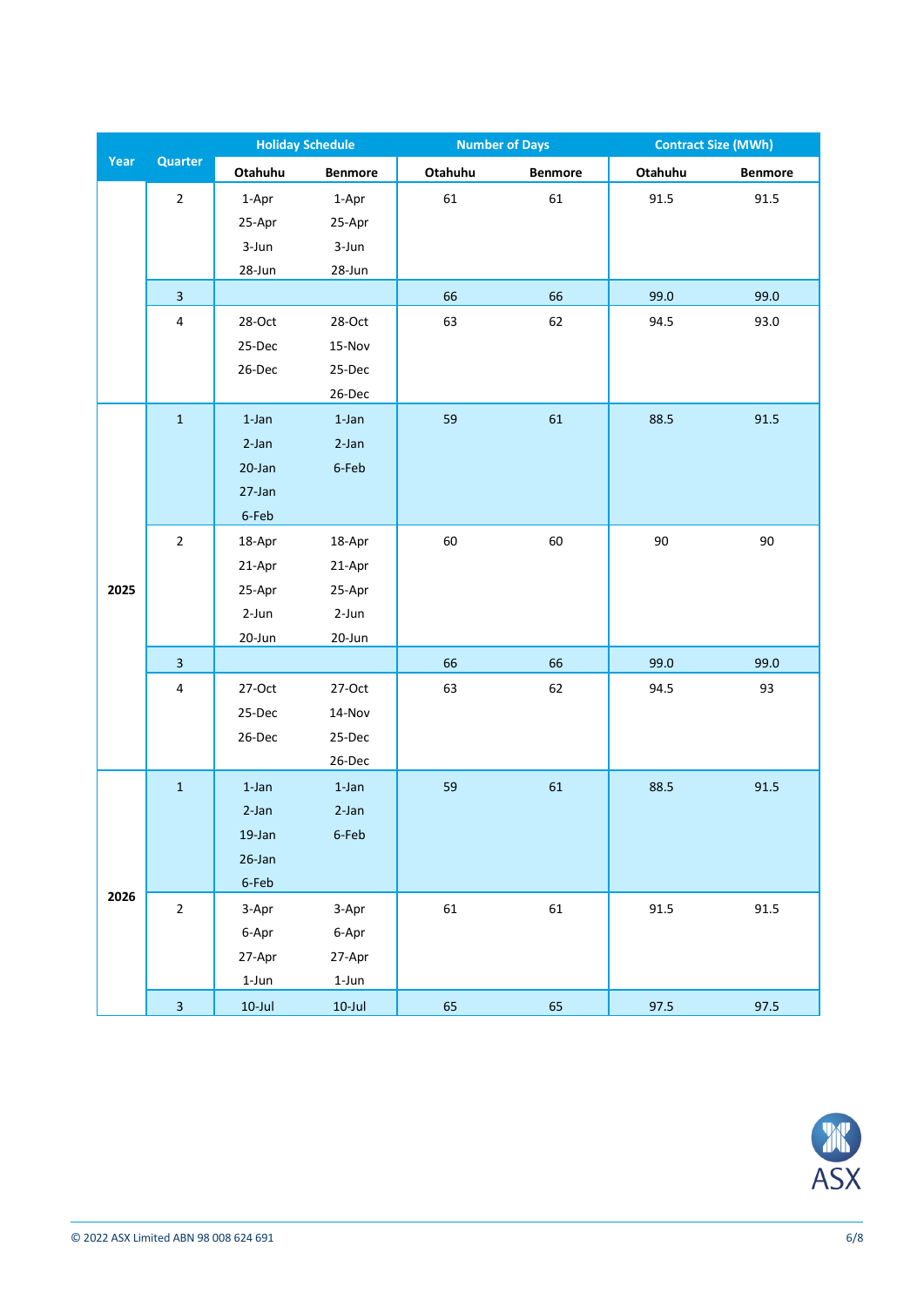|      | <b>Quarter</b> | <b>Holiday Schedule</b> |                | <b>Number of Days</b> |                | <b>Contract Size (MWh)</b> |                |  |
|------|----------------|-------------------------|----------------|-----------------------|----------------|----------------------------|----------------|--|
| Year |                | Otahuhu                 | <b>Benmore</b> | Otahuhu               | <b>Benmore</b> | Otahuhu                    | <b>Benmore</b> |  |
|      | 4              | $26$ -Oct               | 26-Oct         | 63                    | 62             | 94.5                       | 93             |  |
|      |                | 25-Dec                  | 13-Nov         |                       |                |                            |                |  |
|      |                | 28-Dec                  | 25-Dec         |                       |                |                            |                |  |
|      |                |                         | 28-Dec         |                       |                |                            |                |  |